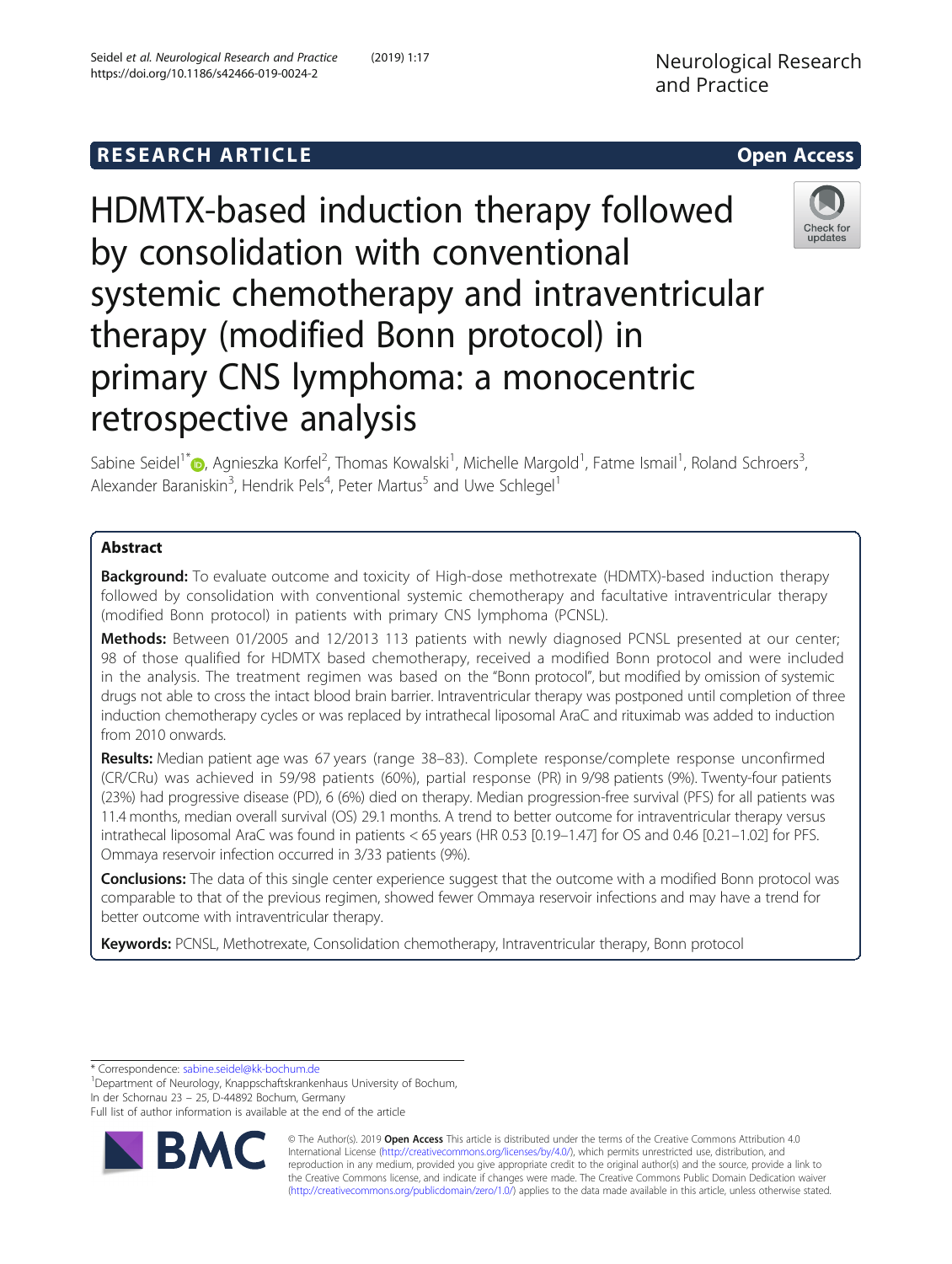# Background

Primary CNS lymphoma (PCNSL) accounts for about 3% of primary brain cancers [\[1](#page-7-0)]. It is a highly aggressive tumor and optimal treatment is not yet defined [\[2](#page-7-0)]. PCNSL is highly responsive to radiation, however, wholebrain radiotherapy (WBRT) cannot control the disease if given alone [[3](#page-7-0)]. High-dose methotrexate (HDMTX) is the most active drug in PCNSL. Thus, in the 1990ies, the combination of HDMTX based chemotherapy with WBRT given for consolidation became treatment of choice in PCNSL, but was associated with a high rate of delayed neurotoxicity, particularly in the elderly [[4](#page-7-0)]. No overall survival prolongation was found by adding 45 Gy-WBRT to HDMTX-based primary chemotherapy in a randomized phase III-study [\[5](#page-7-0)]. To avoid late neurocognitive decline radiation-free treatment protocols were developed, combining HDMTX with other drugs given systemically and intrathecally. The "Bonn protocol" first published in 2003 [[6\]](#page-7-0) resulted in durable responses in a substantial fraction of patients, particularly in the younger, when evaluated in a single arm phase II-trial  $[6-8]$  $[6-8]$  $[6-8]$ . Systemic HDMTX- and High-dose cytarabine (HDAraC) based chemotherapy was applied sequentially and combined in each of six treatment cycles with intraventricular therapy (MTX, prednisolone, AraC) via an Ommaya reservoir. Median overall survival (OS) was 50 months and failure free survival (FFS) 21 month [[6\]](#page-7-0) without neurotoxicity at long-term follow-up [\[8\]](#page-7-0). This protocol has not found broad acceptance due to a 19% rate of Ommaya reservoir infections. On the other hand, a phase II-trial of our group was prematurely stopped, when young patients treated with systemic therapy alone according to the Bonn protocol suffered from early and leptomeningeal relapses [[9\]](#page-7-0).

Clinical research in PCNSL is currently focused on defining the optimal consolidation treatment after HDMTXbased induction. With studies exploiting conventional non-cross resistant systemic chemotherapy [[10](#page-7-0)], high dose chemotherapy with autologous stem cell transplantation (HD-ASCT) [[11](#page-7-0)] or dose-reduced WBRT [[12](#page-7-0)], 2-years PFS of 37–77% and 2-years OS of 42–90% have been reported. Two randomized studies compared standard-dose WBRT and HD-ASCT for consolidation in younger patients. No significant difference in 2-years PFS between WBRT and ASCT (80% vs 69%,  $p = 0.17$ ) was found in the IELSG-32 trial [[13](#page-7-0)], but a 24% better 2-years PFS: 86.8% vs. 63.2% was found with HD-ASCT in the French PRE-CIS trial [[14\]](#page-8-0) which, however, was not designed for a direct comparison. In conclusion, an optimal consolidation after HDMTX-based induction therapy has not been established thus far.

Chemotherapy in this series is based on the Bonn protocol [\[6](#page-7-0), [8\]](#page-7-0) and the goal was to preserve its efficacy while reducing its acute toxicity: Cyclophosphamide was replaced by ifosfamide for its better CNS penetration [[15\]](#page-8-0); vincristine und vindesine which are not able to cross the intact blood-brain barrier (BBB) were omitted, and the duration of HDMTX infusion was reduced from 24 to 4 h according to pharmacokinetic considerations [[16\]](#page-8-0). Rituximab was given to all patients treated from September 2010 onwards based on retrospective analyses on its role in PCNSL [[17](#page-8-0), [18\]](#page-8-0). However, due to its limited CNS penetration [\[19\]](#page-8-0) the application of rituximab was restricted to the induction phase where an open BBB is assumed [[20\]](#page-8-0). Most notably, the frequent (4x/week) intraventricular injections were started after three full cycles of induction with initiation of the consolidation phase or were replaced by intrathecal liposomal cytarabine given every 2 weeks. We thus avoided intraventricular therapy during induction, when patients` general condition frequently is compromised due to the higher tumor burden, reduced mobility and concomitant (immunosuppressant) steroids. However, after a Scandinavian consortium had failed to achieve good results with a regimen based on the Bonn protocol for elderly patients, when intraventricular therapy was replaced by intrathecal liposomal AraC [\[21](#page-8-0)], we did not apply liposomal AraC in the following. While high dose intravenous MTX application leads to cytotoxic drug concentrations in the cerebrospinal fluid for up to 48 h [\[22\]](#page-8-0), more sustained drug concentrations for up to 1 week can be achieved with repeated daily intraventricular injections [[23](#page-8-0)].

Thus, depending on patient age and treatment phase, patients were treated differently in this series and a heterogeneously treated group is analyzed. Here we present treatment results obtained with a modified Bonn protocol in 98 patients with a median follow up of more than 7 years. With this report we want to document results achievable in everyday practice with a modified chemotherapy alone regimen in PCNSL.

## Patients and methods

All HIV-negative patients, 18 years and older, presenting at this tertiary care center with newly diagnosed and histologically confirmed PCNSL are offered a modified Bonn protocol if they are able to tolerate HDMTX defined by lack of severe organ dysfunction, in particular renal insufficiency with a glomerular filtration rate below 50 ml/min. Between January 2005 and December 2013 113 patients with newly diagnosed PCNSL presented at our center. In December 2013 an arbitrary cut-off was made to report a minimum follow up of 4 years. Of 113 patients, 7 patients (6%) were unable to receive HDMTX-based chemotherapy due to the following reasons: renal insufficiency  $(n = 4)$ , high age and significant comorbidities  $(n = 2)$ , toxic hepatitis with liver dysfunction, infection (peritonitis) and patient's refusal in one patient each. Two of these patients were treated with radiotherapy and five patients received best supportive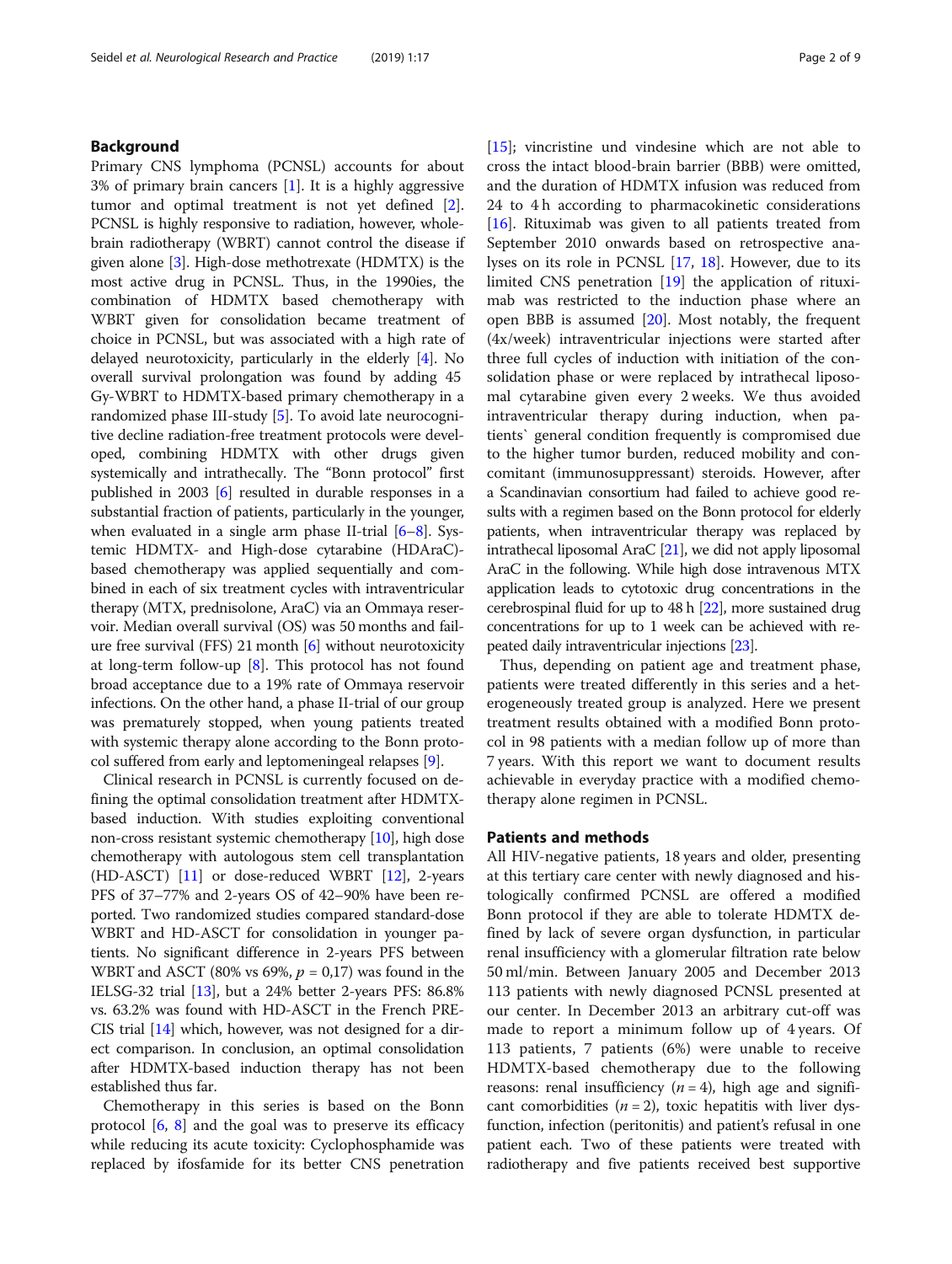care alone. Four patients received individualized MTXbased protocols for the following reasons: One patient had a ventriculoperitoneal shunt because of subarachnoid hemorrhage years before diagnosis of PCNSL and could not receive intraventricular chemotherapy via an Ommaya reservoir. One patient was admitted in a critically ill status and received only 1 cycle HDMTX monotherapy. Four patients received the original Bonn protocol [\[6](#page-7-0)]. Therefore, 98 patients received chemotherapy with a modified Bonn protocol and were included in this analysis. As this was a retrospective analysis on data obtained from the archives of the clinic no written informed consent was obtained. The ethics committee of faculty of medicine of the University of Bochum approved the study.

Pre-therapy evaluation was performed according to International PCNSL Collaborative Group (IPCG) recommendations [[24\]](#page-8-0). Systemic HDMTX was administered as a 4 h infusion under vigorous hydration and urine alkalization at a dosage of  $3-5$  g/m<sup>2</sup> body-surface area. From 2005 to 2009 patients < 65 years were given 5 g/m<sup>2</sup> and patients ≥65 years received 3 g/m<sup>2</sup> as in the original Bonn protocol. From 2010 to 2013 patients in general received 4 g/m<sup>2</sup>, which was adjusted individually according to glomerular filtration rate. After completion of HDMTX infusion, an intensified leucovorin rescue was performed in case of delayed MTX-clearance. Ifosfamide was given at a dose of 800 mg/m<sup>2</sup> body-surface area as a 1 h infusion with sodium 2-mercaptoethane sulfonate protection. AraC was given in a dose of  $3000 \text{ mg/m}^2$ body-surface area as a 3 h infusion. Rituximab was given at a dosage of  $500 \text{ mg/m}^2$  body-surface area, a dosage higher than in systemic lymphoma for its poor blood brain barrier penetrance [\[19\]](#page-8-0). Intraventricular or intrathecal therapy was applied depending on time of diagnosis as presented in Table [1](#page-3-0). From 2005 to 2009 all patients received intrathecal therapy. From 2010 to 2013 only patients  $< 65$  years and 8 "biologically young" patients  $\geq 65$ years received intraventricular therapy. Treatment course in all 98 patients is presented in Fig. [1](#page-3-0). Response was assessed by contrast-enhanced cMRI scans after 2 to 3 courses and 4 to 6 weeks after completion of treatment and categorized according to the IPCG-criteria  $(CR =$ complete response, PR = partial response, PD = progressive disease) with the additional response category "complete response unconfirmed (CRu)", which allows small enhancing abnormalities in the original tumor localization related to biopsy or focal hemorrhage [[24\]](#page-8-0).

Data concerning toxicity was classified according to the WHO system [[25](#page-8-0)]. All patients were included in a follow up-program. Within the first 2 years clinical controls, MRI controls and ophthalmological controls were carried out every 3 months, afterwards every 6 months for 3 years and in the following annually. Additional examinations were performed on clinical suspicion only.

Overall survival (OS) was calculated from the date of histologic diagnosis to death of any cause or last date of follow up. Progression free survival (PFS) was defined as the time from date of histologic diagnosis to progression, death of any cause (if progression was not determined) or last date of follow up. OS and PFS were estimated by the Kaplan-Meier method. Log-rank tests were used to compare OS and PFS between groups. Additionally, simple and multiple Cox proportional hazard regression models were calculated and hazard ratios, two-sided 95% confidence intervals, and  $p$ -values were presented. For each of the non-significant variables results refer to the model in which significant variables and a single non-significant variable was included. The level of significance was 0,05 (two-sided). Analyses were conducted using SPSS version 23.0, SPSS Inc., Chicago, IL.

# Results

## Patients` characteristics and treatment

Pretherapeutic characteristics are summarized in Table [2](#page-4-0). Three patients (3%) were considered immunocompromised due to long-term oral steroid therapy for an autoimmune disease (polyarthritis  $n = 2$ , alveolitis  $n = 1$ ). Thirty-seven patients (12 patients < 65 years [group A] and 25 patients ≥65 [group C]) treated between 2005 and 2008, received 50 mg intrathecal liposomal AraC on day 2 or 3 of each chemotherapy course instead of intraventricular therapy. Of 61 patients treated thereafter, 26 patients were < 65 years (group B). 25/26 patients in group B received intraventricular chemotherapy via an Ommaya reservoir during consolidation (starting with cycle 4 of all cycles). 35 patients treated from 2009 to 2013 were  $\geq 65$  years (group D), 8 of these patients were treated with intraventricular therapy starting with cycle 4 (since they were considered "biologically younger") and 27 patients received no intrathecal therapy at all.

All patients treated after September 2010 (25/26 = 96% in group B and  $26/35 = 74\%$  in group D) received rituximab. Sixty-one patients (62%) received the complete protocol as planned. Reasons for premature termination were: toxicity in 20 patients (20%), lymphoma progression in 9 (9%), toxicity-related death in 6 (6%), treating physician's decision (patient's incompliance) and patient's decision in 1 patient each (1%).

# Treatment outcome

After completion of therapy CR/CRu was achieved in 59 patients (60%) and PR in 9 patients (9%) accounting for an overall response rate of 69%. Twenty-four patients (23%) had progressive disease (PD) and 6 (6%) died on therapy. Median follow up was 84,4 months (range 4.8– 135.9 months). Two patients were lost to follow up.

Median PFS for all patients was 11.4 months, median OS was 29.1 months.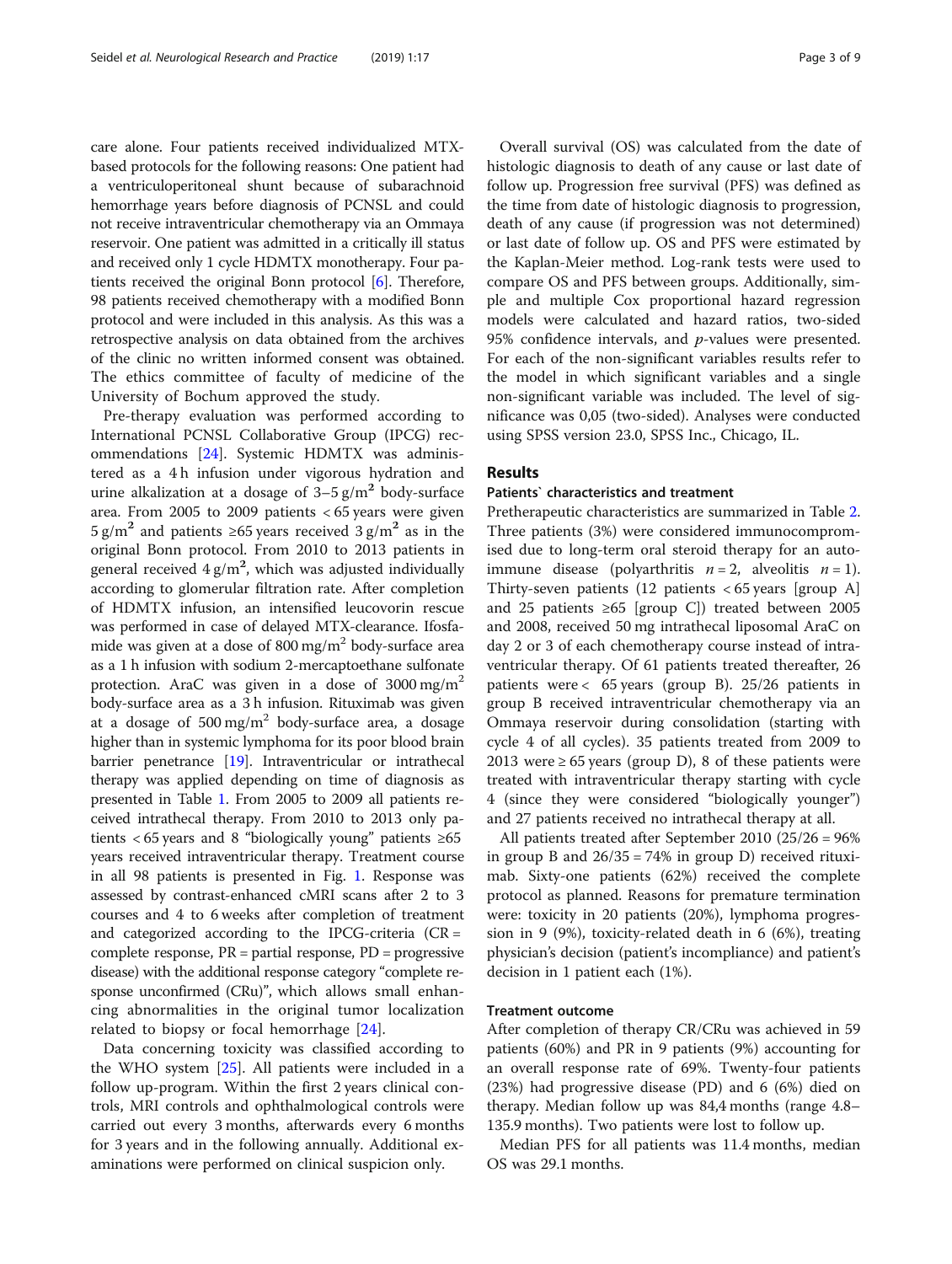|                                                                         | Day 0       | Day 1                 | Day 2                     | Day 3       | Day 4 | Day 5                 | Day 6 |
|-------------------------------------------------------------------------|-------------|-----------------------|---------------------------|-------------|-------|-----------------------|-------|
| Cycle $1-3$ (1 cycle = 2 weeks)                                         |             |                       |                           |             |       |                       |       |
| - Rituximab 500 mg/m <sup>2</sup> i.v.*                                 | $\mathsf X$ |                       |                           |             |       |                       |       |
| - MTX 3000-5000 mg/m <sup>2</sup> i.v.                                  |             | $\boldsymbol{\times}$ |                           |             |       |                       |       |
| - Ifosfamide 800 mg/m <sup>2</sup> i.v.                                 |             |                       | X                         | $\mathsf X$ | X     |                       |       |
| - Liposomal AraC 50 mg i.th.**                                          |             |                       | $\times$                  |             |       |                       |       |
| Cycle $4 + 6$ (1 cycle = 3 weeks)                                       |             |                       |                           |             |       |                       |       |
| - Cytarabine 3000 mg/m <sup>2</sup> i.v                                 |             | $\mathsf X$           | $\boldsymbol{\times}$     |             |       |                       |       |
| - Liposomal AraC 50 mg i.th.**                                          |             |                       |                           | X           |       |                       |       |
| - MTX 2,5 mg + prednisolone 3 mg intraventricular (patients $<$ 65 ys)* |             |                       |                           | X           | Χ     | X                     |       |
| - AraC 10 mg intraventricular (patients < 65 ys)*                       |             |                       |                           |             |       |                       | X     |
| Cycle 5 (1 cycle $=$ 2 weeks)                                           |             |                       |                           |             |       |                       |       |
| - MTX 3000-5000 mg/m <sup>2</sup> i.v.                                  |             | X                     |                           |             |       |                       |       |
| - Ifosfamide i.v. 800 mg/m <sup>2</sup> i.v.                            |             |                       | X                         | $\mathsf X$ | X     |                       |       |
| - Liposomal AraC 50 mg i.th.**                                          |             |                       | $\boldsymbol{\mathsf{X}}$ |             |       |                       |       |
| - MTX 2,5 mg + prednisolone 3 mg intraventricular (patients $<$ 65 ys)* |             |                       | Χ                         | X           | X     |                       |       |
| - AraC10 mg intraventricular (patients $<$ 65 ys)*                      |             |                       |                           |             |       | $\boldsymbol{\times}$ |       |
| Cycle 5 was repeated for patients $<$ 65 ys                             |             |                       |                           |             |       |                       |       |

<span id="page-3-0"></span>Table 1 Overview of the intended chemotherapy protocol (\* patients treated 2009–2013, \*\* patients treated 2005–2008, i.v. = intravenous,  $MTX =$  methotrexate,  $AraC =$  cytarabine, i.th. = intrathecal)

Group A hat a median PFS of 11.2 months (95% CI 3.5–18.8), group B 30.3 months (95% CI 8.7–51.9), group C 9.8 months (95% CI 2.7–11.1) and group D 6.4 months (95% CI 2.1–10.7) (Fig. [2\)](#page-5-0). Median OS was 54 months (95% CI 0–154) in group A, was not reached in group B, 17.9 months (95% CI 10.1–25.7)

in group C and 14.6 months (95% CI 5.4–23.9) in group  $D$  (Fig. [3](#page-5-0)).

## **Toxicity**

Grade 3/4 toxicity is summarized in Additional file [1](#page-6-0). Anemia, leucopenia, thrombopenia, infections and

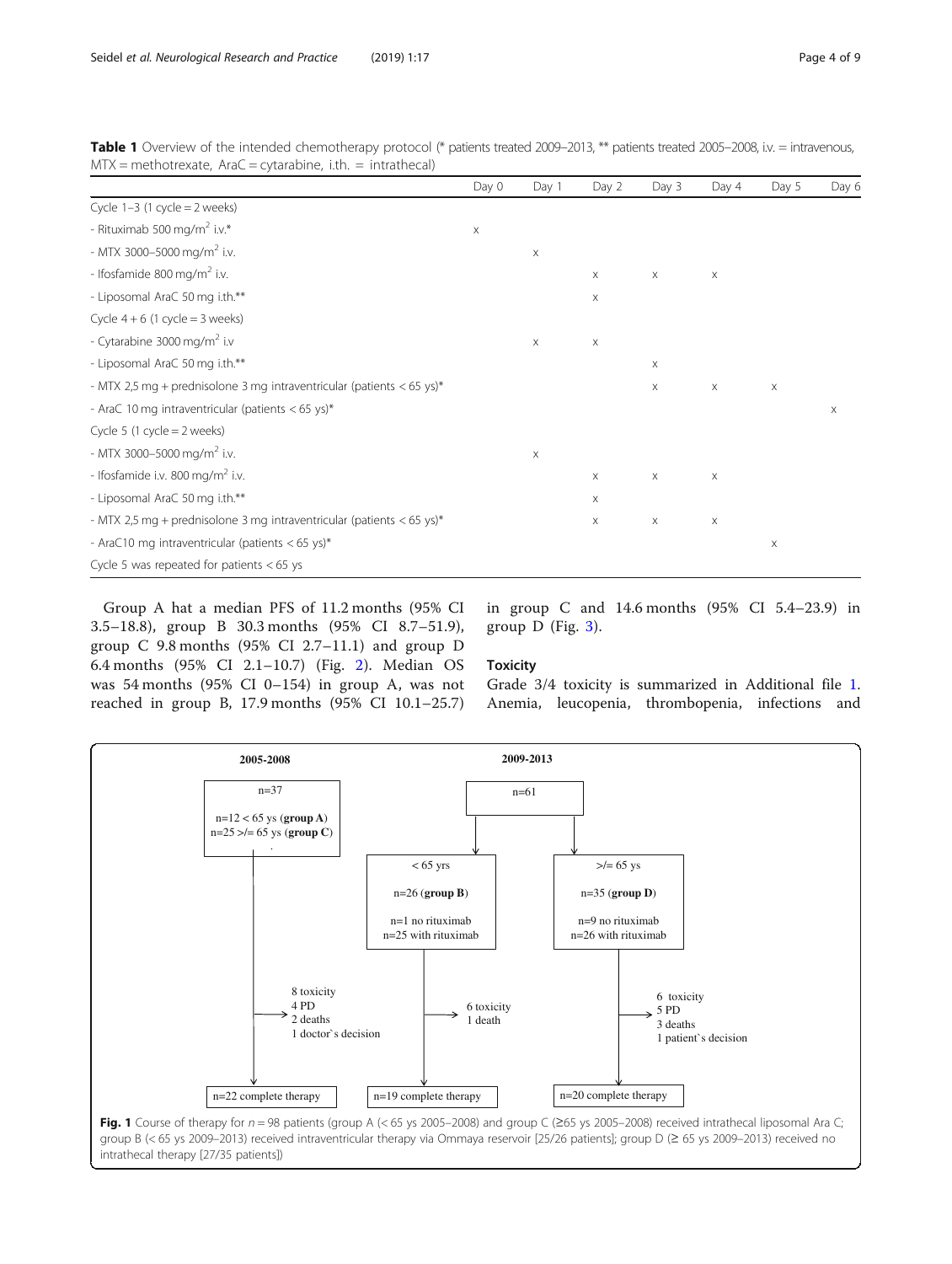<span id="page-4-0"></span>Table 2 Pretherapeutic patients' characteristics

| Age                                  |                |     |
|--------------------------------------|----------------|-----|
| - Median (range 38-83)               | 67             |     |
| $- < 65$                             | 38             | 39% |
| $-265$                               | 60             | 61% |
| Sex                                  |                |     |
| - Male                               | 45             | 46% |
| - Female                             | 53             | 54% |
| Surgery                              |                |     |
| - Stereotactic biopsy                | 60             | 61% |
| - Open biopsy                        | 19             | 19% |
| - Partial resection                  | 5              | 5%  |
| - Complete resection                 | 11             | 11% |
| - Vitreal cytology                   | $\overline{2}$ | 2%  |
| - CSF cytology                       | 1              | 1%  |
| Neuropathologial Diagnosis           |                |     |
| - Diffuse large-cell B-cell lymphoma | 92             | 94% |
| - Lymphoma, not specified            | 6              | 6%  |
| - Other                              | $\Omega$       |     |
| CSF diagnostic                       |                |     |
| - elevated cell count                | 26/82          | 32% |
| - elevated CSF protein               | 45/80          | 56% |
| - lymphoma cells in CSF cytology     | 10/74          | 14% |
| - lymphoma cells in flow cytometry   | 3/53           | 6%  |
| Karnofsky-Performance Score          |                |     |
| - median (range 20-100)              | 60             |     |
| $-270$                               | 45             | 46% |
| $- < 70$                             | 53             | 54% |
| <b>MSKCC Score</b>                   |                |     |
| $-50$ years                          | 9              | 9%  |
| $-$ > 50 years/KPS $\geq$ 70         | 39             | 40% |
| $-$ > 50 years/KPS $\geq$ 70         | 50             | 51% |
| <b>IELSG Score</b>                   |                |     |
| $-$ score $0-1$                      | 11/74          | 15% |
| $-$ score $2-3$                      | 40/74          | 54% |
| $-$ score $4-5$                      | 23/74          | 31% |

transaminases elevation were the most frequent grade 3/ 4 toxic side effects, occurring in 37, 54, 51, 41 and 44%, respectively. Of 37 patients treated with liposomal AraC intrathecally 7 (19%) developed grade 3 arachnoiditis. Of 33 patients treated with intraventricular chemotherapy via Ommaya reservoirs, reservoir infection occurred in three (9%) patients. In one patient the reservoir infection occurred immediately after implantation prior to application of intraventricular chemotherapy: the reservoir was removed, antibiotics were given, and after recovering a new reservoir was implanted and chemotherapy

was continued as planned. In the two other patients the infection occurred 5 days after 1st cycle of intraventricular therapy and 6 days after 2nd cycle, respectively. In both the reservoir was removed, systemic antibiotics were given and chemotherapy was continued without intraventricular therapy. In one patient misplacement with extravasation of chemotherapy into the surrounding brain tissue occurred. In this patient, the reservoir was removed and the treatment was continued with systemic therapy only incl. HD-ASCT for consolidation. This patient experienced psychomotor slowing and disorientation, but fully recovered within 6 weeks. Six patients died on therapy, 4 of whom were  $\geq 65$  years. Reasons of death were myocardial infarction in one patient and infection in 5. Three of these patients suffered from pneumonia and for 2 patients the focus of infection could not be determined, but meningitis was ruled out.

# Prognostic factors

The following factors were tested: age, Karnofsky performance score (KPS), lactate dehydrogenase (LDH) in serum, cerebrospinal fluid (CSF) protein, involvement of deep brain structures, International Extranodal Lymphoma Study Group (IELSG) score and type of protocol (Additional files [2](#page-7-0) and [3](#page-7-0)). On univariate analysis, younger age, higher KPS and lower IELSG score were associated with longer OS as were younger age and higher KPS with longer PFS. On multivariate analysis younger age and higher KPS were associated with longer PFS but only younger age was associated with longer OS: patients ≥65 years had a median PFS of 7.8 months (95% CI 4.4–11.2) and median OS of 16 months (95% CI 8.9– 23.1), patients < 65 years had a median of PFS 17.9 months (95% CI 1.7–34.2) and median OS of 110 months (53.8–166.5). No significant influence on survival was found for LDH elevation in serum, protein elevation in the CSF and for involvement of deep brain structures.

When the influence of therapy on outcome was analyzed, a trend to better outcome for intraventricular therapy vs. intrathecal liposomal AraC was found in patients < 65 years: on univariate analysis HR was 0.53 (0.19–1.47) for OS and 0.46 (0.21–1.02) for PFS. No influence of rituximab on outcome was found.

Treatment at relapse is summarized in Additional file [4.](#page-7-0)

# **Discussion**

The current series represents a retrospective monocentric analysis. Yet the patient population analyzed in this series presumably reflects every day clinical practice of PCNSL treatment better than patient series treated within formal clinical trials, where patient selection is determined by stringent exclusion criteria. Except for severe organ dysfunction, representing contraindications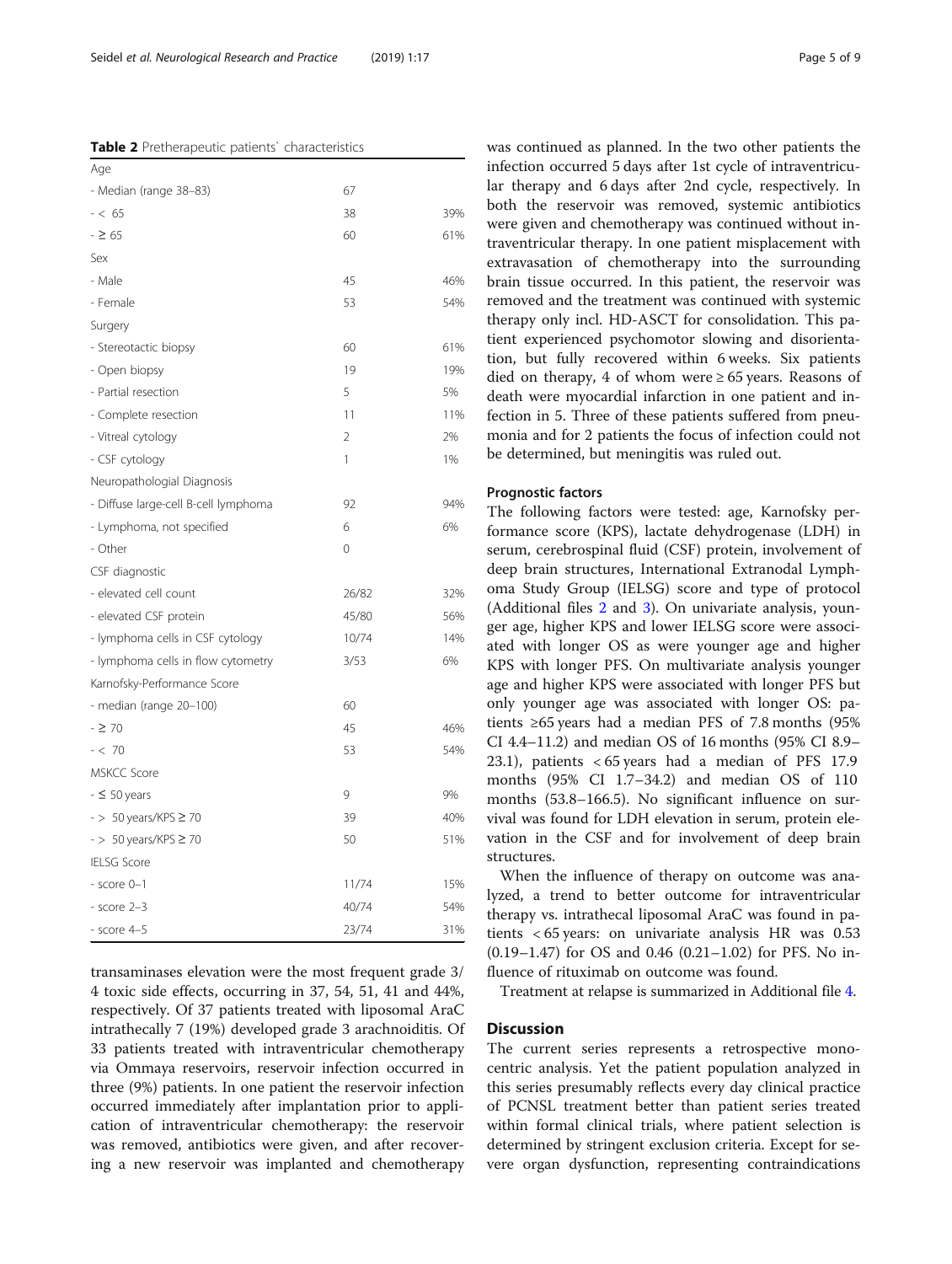<span id="page-5-0"></span>

to basic treatment elements, no such selection was carried out in the patient cohort presented here, such that 98/113 patients (87%) could be treated as intended. This is reflected by a relatively high median age of 67 years with 60% of patients ≥65 years in this series, which is in contrast to other studies using induction followed by consolidation with a median age of 51 to 60 years and 19 to 42% of patients  $> 60$  years  $[10-13, 26-28]$  $[10-13, 26-28]$  $[10-13, 26-28]$  $[10-13, 26-28]$  $[10-13, 26-28]$  $[10-13, 26-28]$  $[10-13, 26-28]$  $[10-13, 26-28]$ . Moreover, the KPS of patients in the present study was rather low with a median of 60 and 54% of patients with KPS < 70%, as compared to a median KPS of 70–90% and a percentage of 18 to 50 of patients with KPS < 70% in

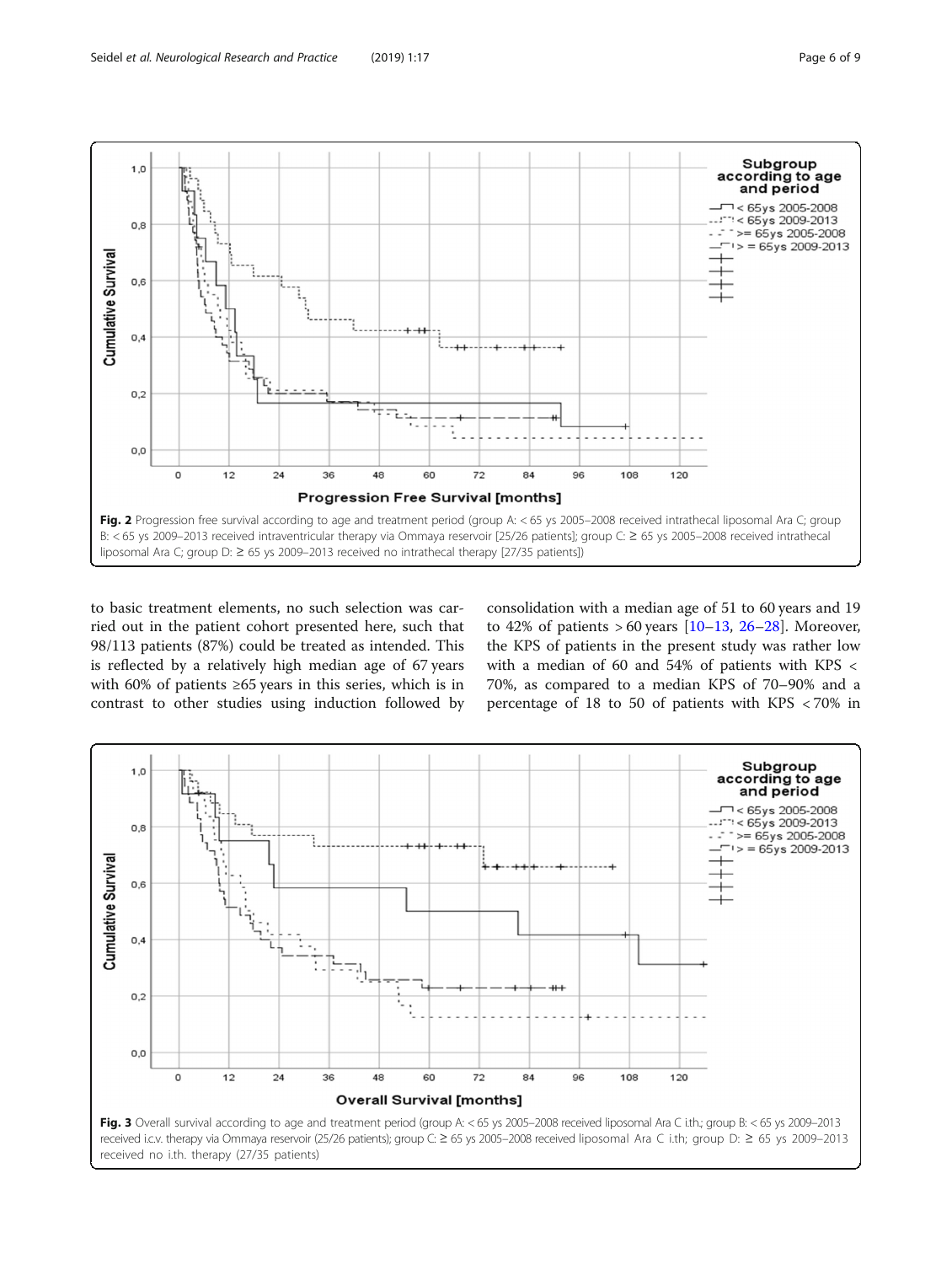<span id="page-6-0"></span>other studies [\[11](#page-7-0), [12](#page-7-0), [26,](#page-8-0) [27,](#page-8-0) [29](#page-8-0)]. This is to be considered when interpreting the current results.

As the Bonn protocol has proven to preserve neurocognitive function in long-term survivors  $[8, 30]$  $[8, 30]$  $[8, 30]$  $[8, 30]$  $[8, 30]$ , since 2005 all patients with newly diagnosed PCNSL able to tolerate HDMTX at our center were treated with a protocol combining the elements of the Bonn protocol with the concept of induction-consolidation. In contrast to the original Bonn protocol, a 24 h infusion of HDMTX was replaced by a 4 h infusion, systemic drugs not able to cross the intact blood brain barrier (BBB) were omitted, cyclophosphamide was replaced by ifosfamide and intraventricular therapy was modified. Since several retrospective analyses suggested that rituximab could improve therapeutic efficacy in PCNSL [[17,](#page-8-0) [18\]](#page-8-0), rituximab was added to induction therapy in 2010.

When the results are compared to that achieved with the original Bonn protocol  $[6]$  $[6]$  similar response rates are found: CR/CRu of 60% vs. 61%, PR 9% vs. 10% and PD 23% vs. 19%. Moreover, similar 2-years OS was achieved: in patients  $< 61$  years: 78% vs. 80% and in patients  $> 60$ years: 41% versus 59%. When acute toxicity is compared, less grade 3–4 leukopenia and thrombocytopenia were found in the current analysis: 55% vs. 94 and 52% vs. 89%, respectively. The frequency of Ommaya reservoir infections which occurred in 19% of patients treated with the original Bonn protocol  $[6]$  $[6]$ , was only 9% in the current series. This difference is not significant due to the small number of patients analyzed, but may reflect the fact, that intraventricular therapy is better tolerated in patients devoid of steroid treatment and in a good clinical condition. However, the frequency of grade 3 to 4 infections of 41% was higher than in the Bonn study with 2[6](#page-7-0)% [6], most likely as a consequence of a more frequently reduced general condition in the current series. The rate of toxic death was 6% in the current study as compared to 9% in the Bonn study. In our view, with the modifications made, the practicability of the Bonn protocol is improved, while the effectivity was preserved. When comparing the results achieved in this series with results of the original protocol it should be considered, that pre-therapeutic prognostic factors of the 65 patients included in the Bonn study were better than in the present study: the median age in the original Bonn study was 62 years with 54% of patients > 60 years, and median KPS was 70% with 25% of patients with KPS < 70%.

A particular emphasis of this analysis was put on the role of intrathecal therapy, with a focus on that of intraventricular treatment via an Ommaya reservoir. Comparing the results achieved with intrathecal therapies in patients < 65 years, our data suggest a higher efficacy of intraventricular therapy than of intrathecal liposomal AraC: On univariate analysis, an almost significant PFS difference was found benefitting intraventricular therapy with a HR of 0.46 (0.21–1.02), whereas the HR for OS was 0.53 (0.19–1.47). The number of patients presumably was too low to detect a difference of statistical significance. A potentially higher efficacy of intraventricular treatment with MTX, prednisolone and AraC in our view is not surprising. Liposomal AraC may well have advantageous pharmacokinetics in comparison to other formula, however, it has never been suggested, that MTX for systemic treatment in PCNSL may be replaced by AraC and this might be true for intrathecal therapy as well.

A high proportion of 91% of patients received salvage treatment at progression/relapse with systemic chemotherapy being the most frequent treatment, which is summarized in Additional file [4](#page-7-0).

When the results of the present analysis are compared to other studies using the therapeutic concept of induction followed by consolidation, comparable results can be found at least. In those studies, CR-rates of 30–81% and PR-rates of 11–14% after completion of therapy were achieved despite younger age and better KPS as compared to this cohort  $[5, 10-13, 26-28]$  $[5, 10-13, 26-28]$  $[5, 10-13, 26-28]$  $[5, 10-13, 26-28]$  $[5, 10-13, 26-28]$  $[5, 10-13, 26-28]$  $[5, 10-13, 26-28]$  $[5, 10-13, 26-28]$  $[5, 10-13, 26-28]$ . Also, long term outcome in our series is in the higher range of the 2-years OS rates compared to other studies including elderly patients with  $32-90\%$  [\[5,](#page-7-0) [12](#page-7-0), [26](#page-8-0)-[28](#page-8-0)]. From our treatment benefitted particularly patients < 61 years whose 2-years PFS was 69%, 2-years OS 78% and 5-years OS 57%. This is in accordance to results by Morris et al. with 2-years PFS of 64% and DeAngelis et al. with 2-years PFS and –OS of approximately 75% each.

# Conclusions

This study has several limitations as it represents a retrospective monocentric analysis of a heterogeneously treated patient population with rather small subgroups.

Nevertheless, we considered the following possible therapeutic perspectives: HDMTX based induction followed by consolidation with intensive conventional chemotherapy plus intraventricular treatment can be applied to the vast majority of PCNSL patients with no upper age limit besides that set by possible comorbidity.

Intraventricular treatment via an Ommaya reservoir is associated with manageable complications of low frequency, if started with consolidation.

PCNSL treatment in elderly patients not qualifying for HD-ASCT is still extremely unsatisfying [\[29,](#page-8-0) [31](#page-8-0)–[33](#page-8-0)]. Therefore, we currently apply intraventricular treatment as part of first-line therapy in every elderly patient beginning with consolidation as a valuable option of treatment intensification with no risk of additional systemic toxicity.

# Additional files

[Additional file 1:](https://doi.org/10.1186/s42466-019-0024-2) CTC Grade 3-4 toxicity. (DOCX 15 kb)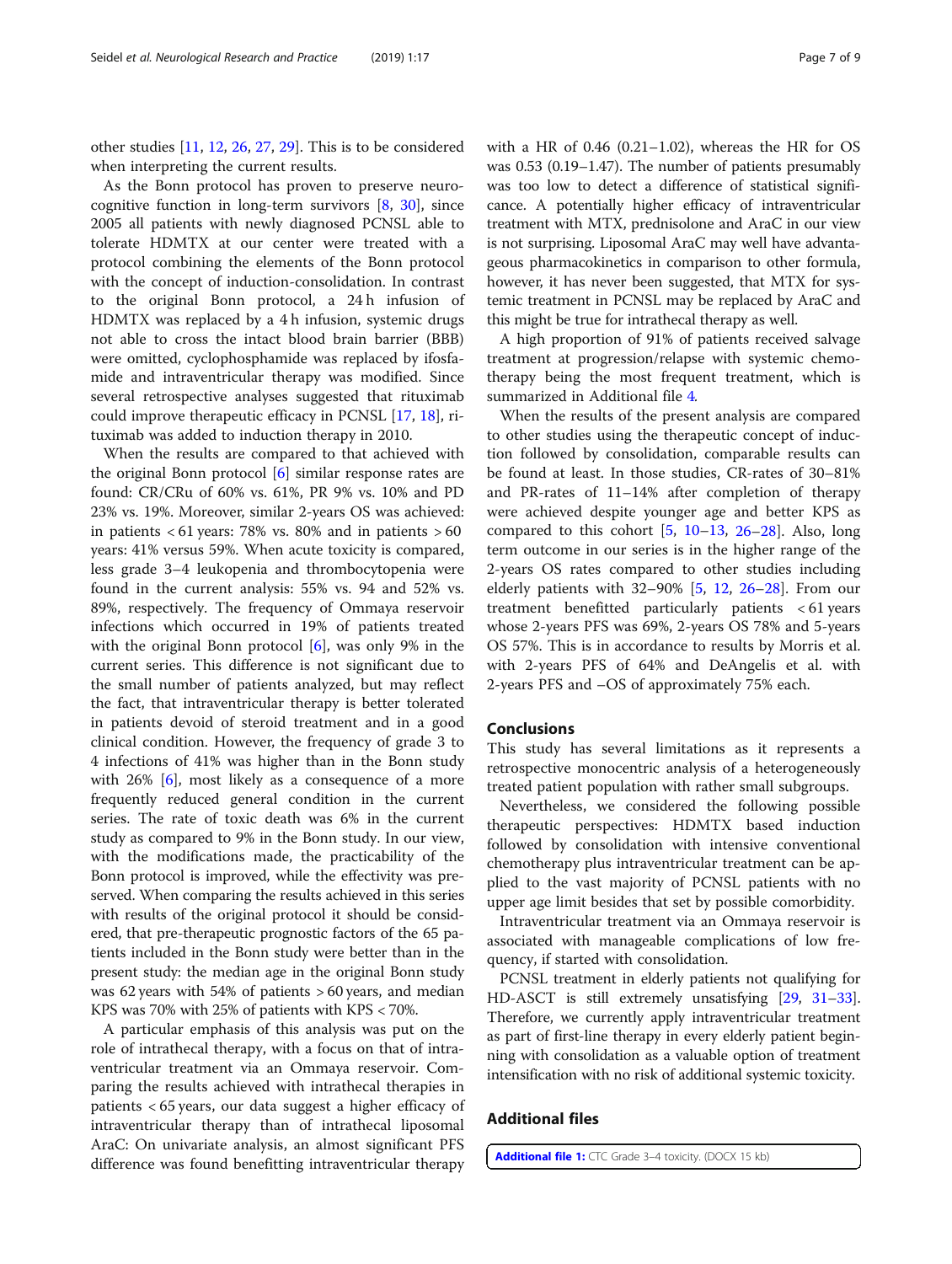<span id="page-7-0"></span>[Additional file 2:](https://doi.org/10.1186/s42466-019-0024-2) Influence of prognostic factors on Progression free survival. (DOCX 13 kb)

[Additional file 3:](https://doi.org/10.1186/s42466-019-0024-2) Influence of prognostic factors on Overall survival. (DOCX 13 kb)

[Additional file 4:](https://doi.org/10.1186/s42466-019-0024-2) Treatment at first relapse or in case of progressive disease during therapy ( $n = 68$ ). (DOCX 13 kb)

#### Abbreviations

BBB: Blood brain barrier; CR: Complete remission; CRu: Complete remission; CSF: Cerebrospinal fluid; HD AraC: High-dose cytarabine; HDMTX: High-dose methotrexate; HD-SCT: High dose chemotherapy with autologous stem cell transplantation; IELSG: International Extranodal Lymphoma Study Group score; KPS: Karnofsky performance score; LDH: Lactate dehydrogenase; OS: Overall survival; PCNSL: Primary central nervous system lymphoma; PD: Progressive disease; PFS: Progression free survival; PR: Partial remission; WBRT: Whole brain radiation therapy

#### Acknowledgements

Not applicable

#### Funding

This research received no specific grant from any funding agency in the public, commercial or not-for-profit sectors.

#### Availability of data and materials

All data generated or analysed during this study are included in this published article and its additional files.

#### Authors' contributions

S.S. and U.S. conceived of the presented idea. S.S. collected data with the help of T.K., M.M., F.I. and wrote the manuscript with support from A.K., P.M. and U.S.. P.M. performed statistical analyses. U.S. and A.K. supervised the project. H.P. provided critical feedback. All authors discussed the results and commented on the manuscript. All authors read and approved the final manuscript.

#### Ethics approval and consent to participate

As this was a retrospective analysis on data obtained from the archives of the clinic no written informed consent was obtained. The ethics committee of faculty of medicine of the University of Bochum approved the study (reference number 18–6472).

#### Consent for publication

Not applicable.

#### Competing interests

U.S. has received honoraria as a speaker from Novartis, GSK, medac and as an Advisory Board member from Roche and Optune. M.M. has received an SIO grant from medac

# Publisher's Note

Springer Nature remains neutral with regard to jurisdictional claims in published maps and institutional affiliations.

# Author details

<sup>1</sup>Department of Neurology, Knappschaftskrankenhaus University of Bochum, In der Schornau 23 - 25, D-44892 Bochum, Germany. <sup>2</sup>Department of Hematology and Oncology, Charité Berlin, University of Berlin, Augustenburger Platz 1, D-13353 Berlin, Germany. <sup>3</sup>Department of Hematology and Oncology, Knappschaftskrankenhaus University of Bochum, In der Schornau 23 – 25, D-44892 Bochum, Germany. <sup>4</sup> Department of Neurology, Hospital Barmherzige Brüder, Prüfeninger Straße 86, 93049 Regensburg, Germany. <sup>5</sup>Department of Biostatistics and Clinical Epidemiology, University of Tübingen, Silcherstr. 5, D-72076 Tübingen, Germany.

# Received: 29 March 2019 Accepted: 26 April 2019 Published online: 20 June 2019

#### References

- 1. Ostrom, Q. T., Gittleman, H., Liao, P., Rouse, C., Chen, Y., Dowling, J., Wolinsky, Y., Kruchko, C., & Barnholtz-Sloan, J. (2014). CBTRUS statistical report: Primary brain and central nervous system tumors diagnosed in the United States in 2007-2011. Neuro-Oncology, 16(Suppl 4), iv1–i63. [https://doi.org/10.1093/](https://doi.org/10.1093/neuonc/nou223) [neuonc/nou223](https://doi.org/10.1093/neuonc/nou223).
- 2. Korfel, A., & Schlegel, U. (2013). Diagnosis and treatment of primary CNS lymphoma. Nature Reviews Neurology, 9(6), 317–327. [https://doi.org/10.1038/](https://doi.org/10.1038/nrneurol.2013.83) [nrneurol.2013.83.](https://doi.org/10.1038/nrneurol.2013.83)
- 3. Nelson, D. F. (1999). Radiotherapy in the treatment of primary central nervous system lymphoma (PCNSL). Journal of Neuro-Oncology, 43, 241–247.
- 4. Abrey, L. E., Yahalom, J., & DeAngelis, L. M. (2000). Treatment for primary CNS lymphoma: The next step. Journal of Clinical Oncology, 18, 519–526.
- 5. Thiel, E., Korfel, A., Martus, P., Kanz, L., Griesinger, F., Rauch, M., Röth, A., Hertenstein, B., von Toll, T., Hundsberger, T., Mergenthaler, H. G., Leithäuser, M., Birnbaum, T., Fischer, L., Jahnke, K., Herrlinger, U., Plasswilm, L., Nägele, T., Pietsch, T., Bamberg, M., & Weller, M. (2010). High-dose methotrexate with or without whole brain radiotherapy for primary CNS lymphoma (G-PCNSL-SG-1): a phase 3, randomised, non-inferiority trial. Lancet Oncology, 11(11), 1036–1047. [https://doi.org/10.1016/S1470-2045\(10\)70229-1.](https://doi.org/10.1016/S1470-2045(10)70229-1)
- 6. Pels, H., Schmidt-Wolf, I. G., Glasmacher, A., Schulz, H., Engert, A., Diehl, V., Zellner, A., Schackert, G., Reichmann, H., Kroschinsky, F., Vogt-Schaden, M., Egerer, G., Bode, U., Schaller, C., Deckert, M., Fimmers, R., Helmstaedter, C., Atasoy, A., Klockgether, T., & Schlegel, U. (2003). Primary central nervous system lymphoma: Results of a pilot and phase II study of systemic and intraventricular chemotherapy with deferred radiotherapy. Journal of Clinical Oncology, 21, 4489–4495.
- 7. DeAngelis, L. M. (2003). Primary central nervous system lymphoma: a curable brain tumor. Journal of Clinical Oncology, 21(24), 4471–4473.
- 8. Juergens, A., Pels, H., Rogowski, S., Fliessbach, K., Glasmacher, A., Engert, A., Reiser, M., Diehl, V., Vogt-Schaden, M., Egerer, G., Schackert, G., Reichmann, H., Kroschinsky, F., Bode, U., Herrlinger, U., Linnebank, M., Deckert, M., Fimmers, R., Schmidt-Wolf, I. G., & Schlegel, U. (2010). Long-term survival with favorable cognitive outcome after chemotherapy in primary central nervous system lymphoma. Annals of Neurology, 67, 182–189. [https://doi.](https://doi.org/10.1002/ana.21824) [org/10.1002/ana.21824](https://doi.org/10.1002/ana.21824).
- 9. Pels, H., Juergens, A., Glasmacher, A., Schulz, H., Engert, A., Linnebank, M., Schackert, G., Reichmann, H., Kroschinsky, F., Vogt-Schaden, M., Egerer, G., Bode, U., Schaller, C., Lamprecht, M., Hau, P., Deckert, M., Fimmers, R., Bangard, C., Schmidt-Wolf, I. G., & Schlegel, U. (2009). Early relapses in primary CNS lymphoma after response to polychemotherapy without intraventricular treatment: Results of a phase II study. Journal of Neuro-Oncology, 91(3), 299–305. [https://doi.org/10.1007/s11060-008-9712-4.](https://doi.org/10.1007/s11060-008-9712-4)
- 10. Rubinstein, J. L., His, E. D., Johnson, J. L., Jung, S. H., Nakashima, M. O., Grant, B., Cheson, B. D., & Kaplan, L. D. (2013). Intensive chemotherapy and immunotherapy in patients with newly diagnosed primary CNS lymphoma: CALGB 50202 (Alliance 50202). Journal of Clinical Oncology, 31(25), 3061–3068. [https://doi.org/10.1200/JCO.](https://doi.org/10.1200/JCO.2012.46.9957) [2012.46.9957](https://doi.org/10.1200/JCO.2012.46.9957).
- 11. Illerhaus, G., Kasenda, B., Ihorst, G., Egerer, G., Lamprecht, M., Keller, U., Wolf, H. H., Hirt, C., Stilgenbauer, S., Binder, M., Hau, P., Edinger, M., Frickhofen, N., Bentz, M., Möhle, R., Röth, A., Pfreundschuh, M., von Baumgarten, L., Deckert, M., Hader, C., Fricker, H., Valk, E., Schorb, E., Fritsch, K., & Finke, J. (2016). High-dose chemotherapy with autologous haematopoietic stem cell transplantation for newly diagnosed primary CNS lymphoma: A prospective, single-arm, phase 2 trial. Lancet Haematology, 3(8), e388–e397. [https://doi.org/](https://doi.org/10.1016/S2352-3026(16)30050-3) [10.1016/S2352-3026\(16\)30050-3.](https://doi.org/10.1016/S2352-3026(16)30050-3)
- 12. Morris, P. G., Correa, D. D., Yahalom, J., Raizer, J. J., Schiff, D., Grant, B., Grimm, S., Lai, R. K., Reiner, A. S., Panageas, K., Karimi, S., Curry, R., Shah, G., Abrey, L. E., DeAngelis, L. M., & Omuro, A. (2013). Rituximab, methotrexate, procarbazine, and vincristine followed by consolidation reduced-dose whole-brain radiotherapy and cytarabine in newly diagnosed primary CNS lymphoma: final results and long-term outcome. Journal of Clinical Oncology, 31(31), 3971–3979. <https://doi.org/10.1200/JCO.2013.50.4910>.
- 13. Ferreri, A. J. M., Cwynarski, K., Pulczynski, E., Fox, C. P., Schorb, E., La Rosée, P., Binder, M., Fabbri, A., Torri, V., Minacapelli, E., Falautano, M., Ilariucci, F., Ambrosetti, A., Roth, A., Hemmaway, C., Johnson, P., Linton, K. M., Pukrop, T., Sønderskov Gørløv, J., Balzarotti, M., Hess, G., Keller, U., Stilgenbauer, S., Panse, J., Tucci, A., Orsucci, L., Pisani, F., Levis, A., Krause, S. W., Schmoll, H. J.,